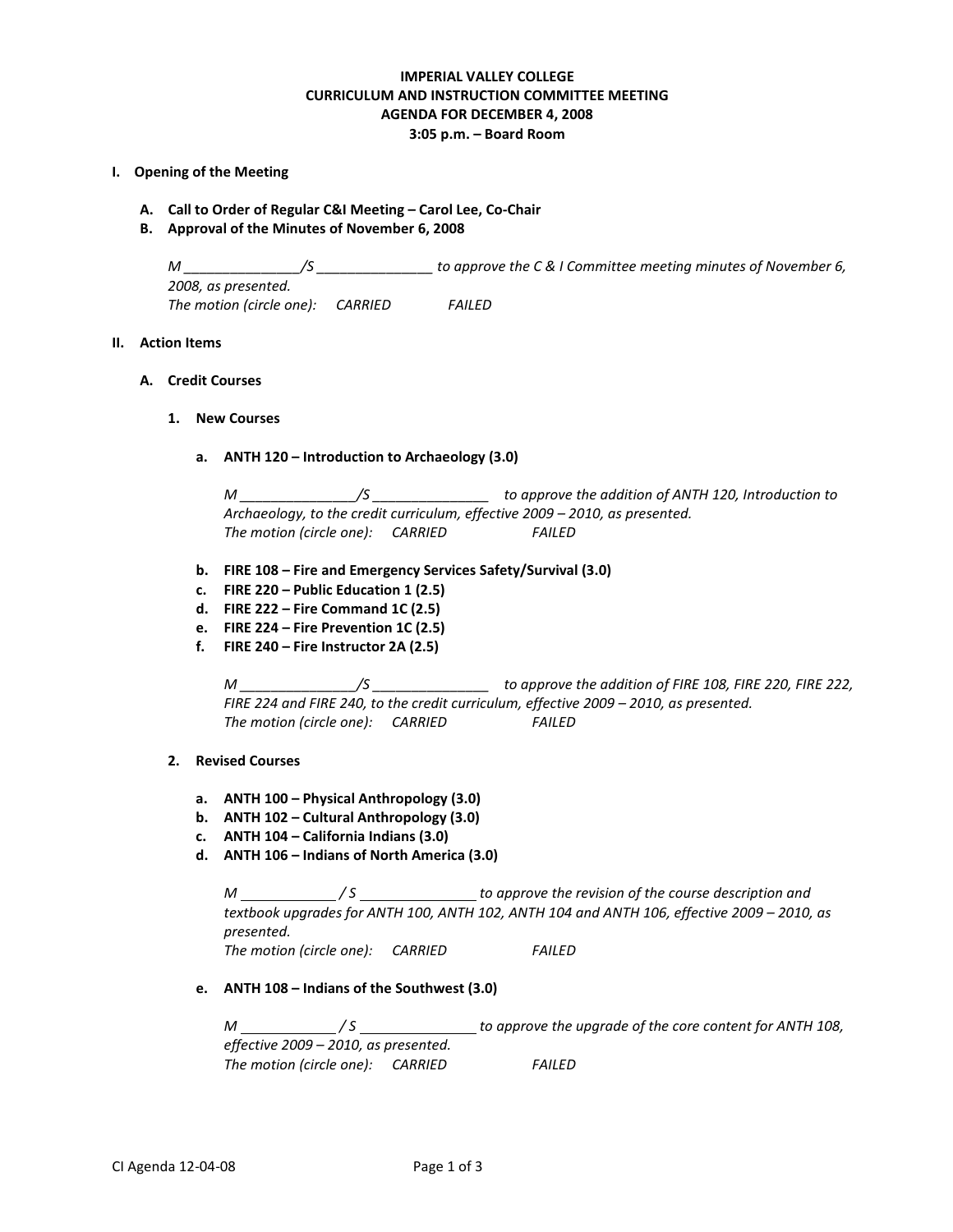**f. EMT 107 – Emergency Medical Technician I Refresher (2.0)**

*M / S to approve the revision of the course number and prerequisites for EMT 107, effective 2009 – 2010, as presented. The motion (circle one): CARRIED FAILED*

- **g. FIRE 100 – Fire Protection (3.0)**
- **h. FIRE 120 – Hazardous Materials for First Responder (3.0**

*M* / S \_\_\_\_\_\_\_\_\_\_\_\_\_\_\_\_\_\_\_\_ to approve the revision of the course number, the upgrading *of the course lecture hours, preparation, course objectives, and textbooks to FIRE 100 and FIRE 120, effective 2009 – 2010, as presented. The motion (circle one): CARRIED FAILED*

- **i. FIRE 200 – Fire Apparatus 1A – Driver (2.5)**
- **j. FIRE 201 – Fire Apparatus 1B – Pump (2.5)**

*M / S to approve (1) the revision of the course number, (2) the upgrading of the course title, units, lecture hours, course description, prerequisites and textbooks to reflect State Fire Training requirements, and (3) the upgrading of the course description to reflect current California Vehicle Code, for FIRE 200 and FIRE 201, effective 2009 – 2010, as presented. The motion (circle one): CARRIED FAILED*

- **k. FIRE 202 – Fire Investigation 1A (2.5)**
- **l. FIRE 203 – Fire Investigation 1B (2.5)**
- **m. FIRE 204 – Fire Management 1 (2.5)**
- **n. FIRE 205 – Fire Prevention 1A (2.5)**
- **o. FIRE 206 – Fire Prevention 1B (2.5)**
- **p. FIRE 207 – Fire Instructor 1A (2.5)**
- **q. FIRE 208 – Fire Instructor 1B (2.5)**
- **r. FIRE 209 – Fire Command 1A (2.5)**
- **s. FIRE 210 – Fire Command 1B (2.5)**
- **t. FIRE 211 – ICS 300 (1.5)**

*M / S to approve (1) the revision of the course number, and (2) the upgrading of the course title, units, lecture hours, course description and textbooks to reflect State Fire Training requirements, for FIRE 202, FIRE 203, FIRE 204, FIRE 205, FIRE 206, FIRE 207, FIRE 208, FIRE 209, FIRE 210 and FIRE 211, effective 2009 – 2010, as presented. The motion (circle one): CARRIED FAILED*

# **u. PHIL 106 – Logic (3.0)**

*M \_\_\_\_\_\_\_\_\_\_\_\_\_/S* \_\_\_\_\_\_\_\_\_\_\_\_\_\_\_\_ to approve the revision of the course description, objectives, *core content, and textbook upgrades for PHIL 106, to comply with IGETC requirements for critical thinking transfer courses, effective 2009 – 2010, as presented. The motion (circle one): CARRIED FAILED*

### **B. Distance Education Courses – Addendum Documentation**

### **1. AG/ENVS 110 – Environmental Science (3.0)**

*M \_\_\_\_\_\_\_\_\_\_\_\_\_\_\_\_\_\_\_ /S \_\_\_\_\_\_\_\_\_\_\_\_\_\_\_\_\_\_ to approve the Distance Education Addendum for AG/ENVS 110, effective 2009 – 2010, to provide greater access and allow the inclusion of all modalities of learning, as presented. The motion (circle one): CARRIED FAILED*